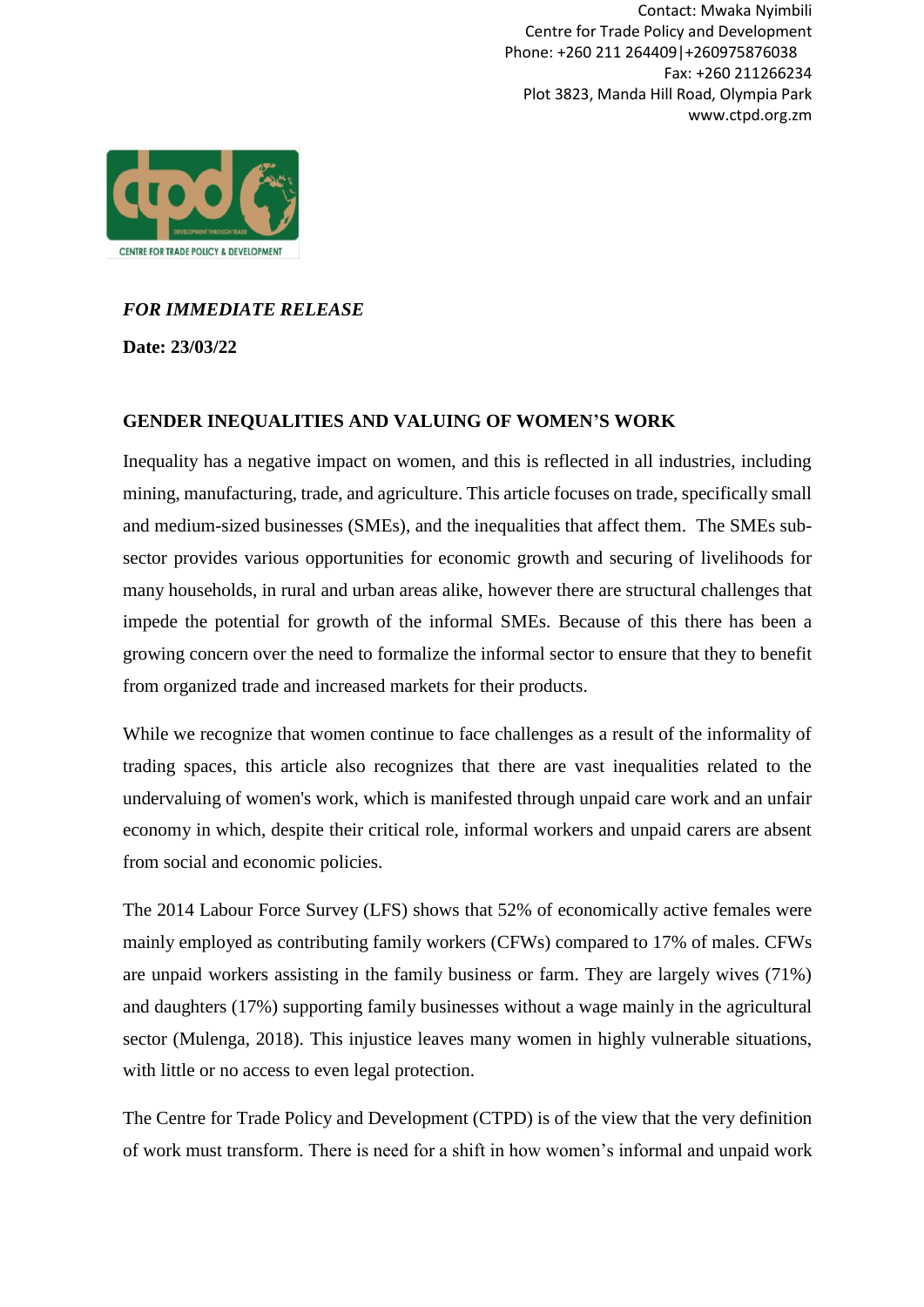Contact: Mwaka Nyimbili Centre for Trade Policy and Development Phone: +260 211 264409|+260975876038 Fax: +260 211266234 Plot 3823, Manda Hill Road, Olympia Park www.ctpd.org.zm

is concretely valued by Government, so as to challenge social expectations and norms around women and girls.

To consider the gender specific challenges to women engaging in trade, first, is the lack of access to finance. Women are often disadvantaged when it comes to accessing finance mainly due to the socio-cultural norms that characterize rural communities, as well as limited collateral items as these are often possessed by men. This is evidenced through land ownership issues that are mainly experienced in the rural areas.

Second, access to markets is a problem when there is a lack of funds. Aside from the longdistance terrains and poor road networks that obstruct women's ability to transport goods to markets, there is an increasing demand for SMEs to supply local supermarkets. However, the absorption power of these supermarkets is limited, coupled with the many requirements that supermarkets seek from people who supply them. An example of this is the requirement that SMEs be legally registered, with capacity to supply chain stores and be able to transport their products to the stores. Many SMEs are unable to meet these requirements and find themselves with no market for their goods.

Another challenge, particularly with the women engaged in agricultural trade is limited diversification in the sector. Women are often not sensitized on high value crops for which they are able to grow and ensure that they have steady cash-flows throughout the year. This is coupled with a dictation of agricultural activities for which they can engage in. In rural areas, supporting agencies in some instances are specific on what crops women can engage in and this tends to disadvantage their comparative advantage with neighboring districts/ countries.

Women also lack negotiation as well as technological skills and are therefore not able to take advantage of high crop/ commodities prices as they have no access to end users. A case in point is with regards women engaged in mining. In Mufulira, for example, women involved in Silica mining are exploited by buyers of their extraction, who either delay or do not pay at all.

Regarding SMEs engaged in cross border trade, they are often manipulated into paying exorbitant prices to trade and are often dubbed by middlemen for fear of losing their